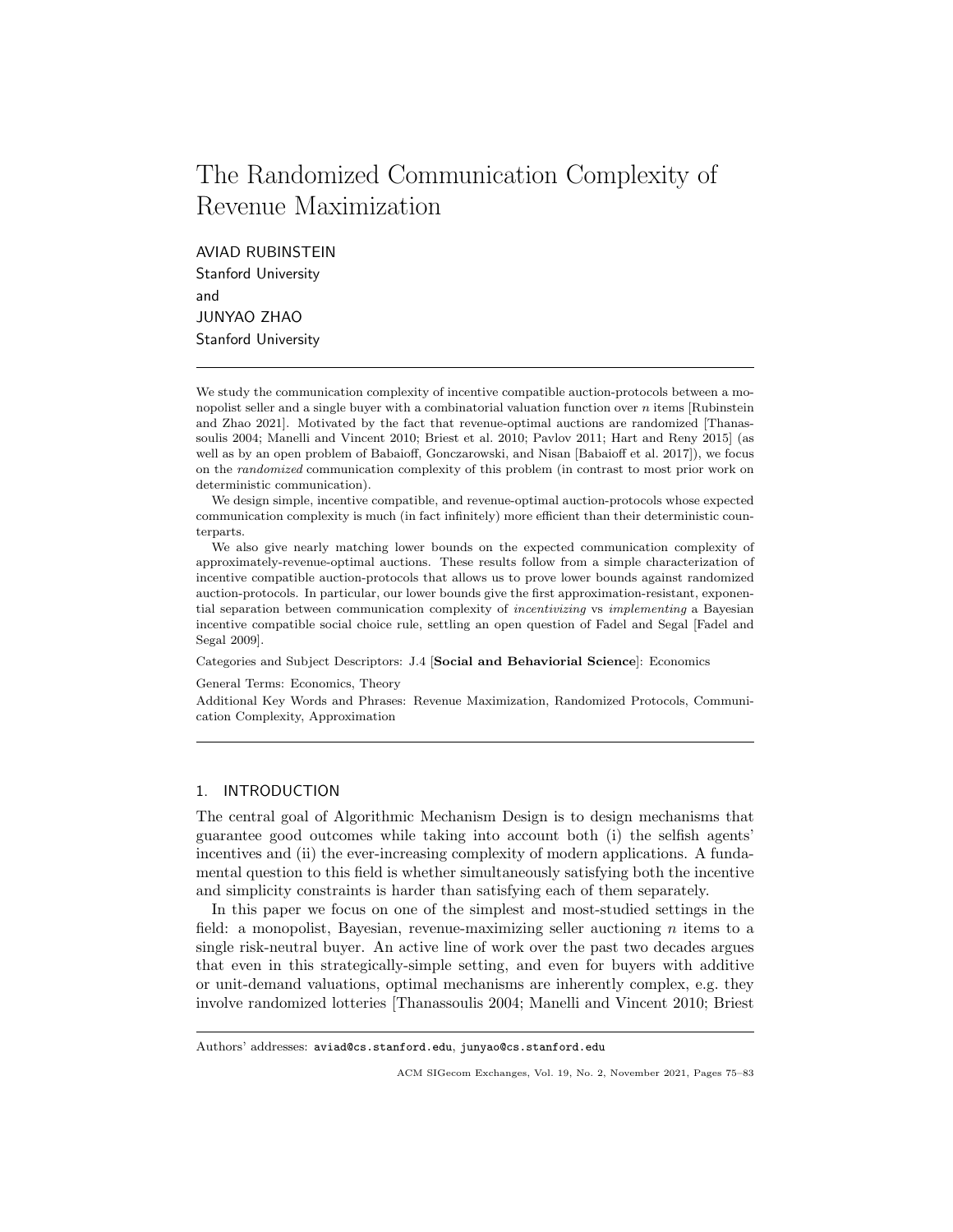et al. 2010; Pavlov 2011; Hart and Reny 2015] and are often computationally intractable [Daskalakis et al. 2014; Chen et al. 2014; Chen et al. 2015].

One particularly influential measure of complexity of mechanisms is the menu-size complexity of [Hart and Nisan 2019]: by the taxation principle, a general incentive compatible mechanism can be canonically represented as a *menu*, where each *line* or option in the menu corresponds to a (possibly randomized) allocation and a payment. The menu-size complexity of a mechanism is then the number of lines in the corresponding menu. Perhaps the single most convincing evidence for the complexity of optimal mechanisms is an example due to [Daskalakis et al. 2017], where the optimal mechanism for an additive buyer with two i.i.d. item valuations from a seemingly benign distribution  $(Beta(1, 2))$  requires an infinite and even uncountable menu-size complexity. We henceforth refer to this powerful example as the DDT example.

[Daskalakis et al. 2017] and related complexity results for revenue-maximizing auctions have inspired fruitful lines of work that circumvent these barriers, e.g. by designing sub-optimal but simple mechanisms that approximate the optimal revenue (see discussion of Related work in [Rubinstein and Zhao 2021]).

It is not a-priori clear, however, that the menu-size complexity by itself is an obstacle to using optimal mechanisms. For instance, the seller in the DDT example could in principle succinctly describe  $her<sup>1</sup>$  mechanism as "the-optimal-auctionfor-Beta $(1, 2) \times$ Beta $(1, 2)$ " and even point the buyer to an explicit description in [Daskalakis et al. 2017]. However, [Babaioff et al. 2017] recently observed that, once the mechanism is announced, the deterministic communication complexity to implement it is equal (up to rounding) to the logarithm of the menu-size complexity. In the DDT example, for the buyer to deterministically specify his favorite line in the uncountable menu, he would need to send an infinite stream of bits. [Babaioff et al. 2017] left open the question of randomized communication complexity of optimal mechanisms. Indeed randomized communication is a natural complexity measure in this case since we already consider randomized allocations<sup>2</sup>.

In our paper [Rubinstein and Zhao 2021], inspired by [Babaioff et al. 2017]'s open question, we formulate a notion of an *incentive compatible (IC) auction protocol*, which is a two-party (possibly randomized) interactive communication protocol between a seller and a buyer with an allocation and payment associated with every transcript of the protocol. Before presenting our results in this model, below we briefly discuss our modeling assumptions.

## 1.1 Brief Discussion of Modeling Assumptions

Per the discussion above, we assume that the protocol and auction format are public information. The buyer privately knows his true type (or valuations of items/bundles).

We mostly focus on the total expected communication complexity of the protocol.

 $^1\mathrm{Throughout}$  this note, we use feminine pronouns for the seller and masculine for the buyer.

<sup>&</sup>lt;sup>2</sup>Different applications have different simplicity desiderata. (E.g. highly regulated FCC auctions vs very fast ad auctions with automated bidders vs smart contracts that require costly documentation of transaction details on a blockchain.) Ultimately, there is no universal "right" measures of complexity, and studying a variety gives us a more complete understanding.

ACM SIGecom Exchanges, Vol. 19, No. 2, November 2021, Pages 75–83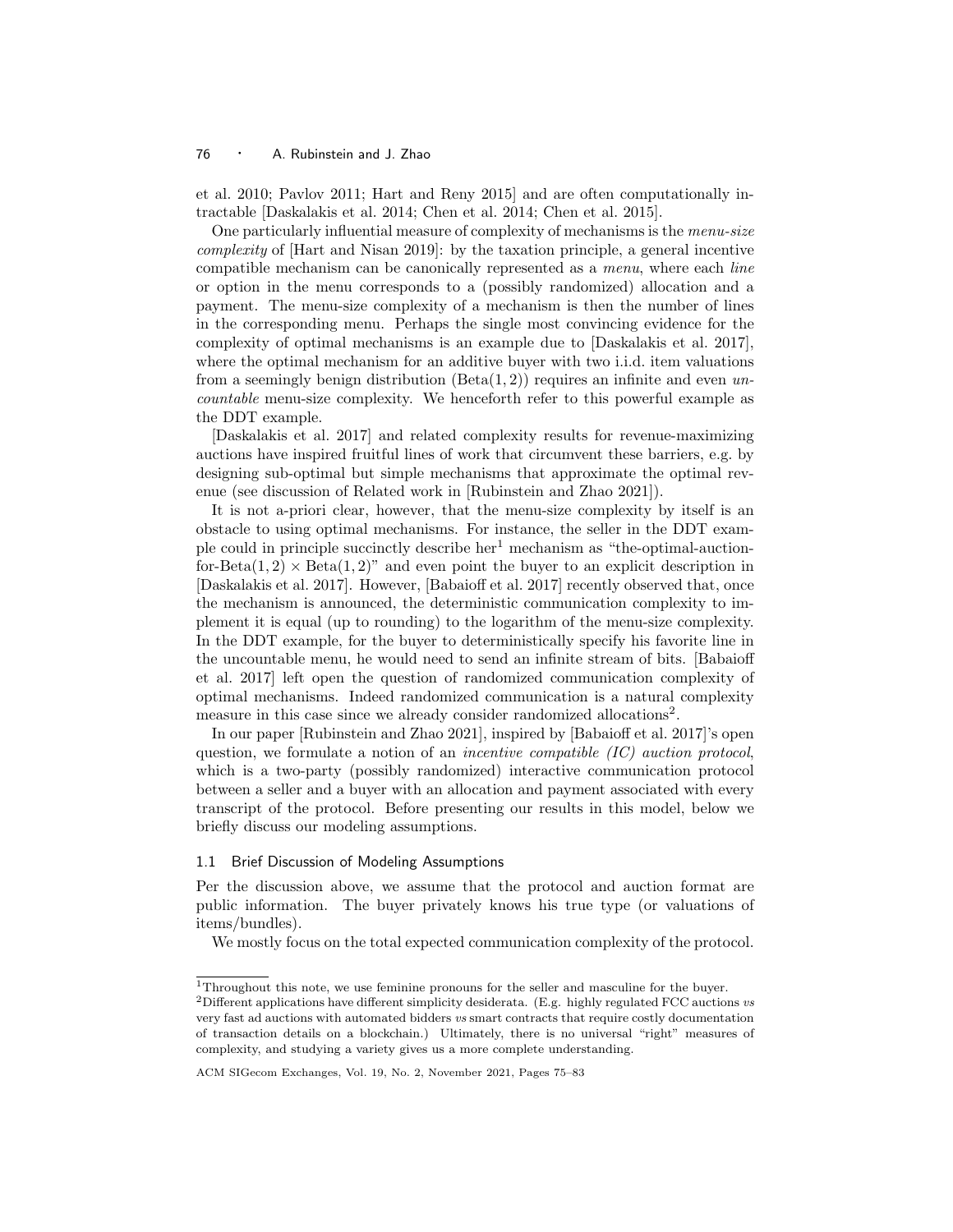For our protocols, we bound the interim expectation, i.e. for every buyer's type, the communication complexity of the protocol is bounded, in expectation<sup>3</sup> over the protocol's randomness. Our lower bounds hold even for ex ante expectation, i.e. even if we allowed that some buyers may know in advance that they are expected to participate in a prohibitively long protocol.

Consistent with essentially all prior work on this problem, the seller in our model has no private information and is not strategic. At the end of the communication protocol she must know the allocation and payment.

We model the buyer's strategic aspect as a complete information single-player extensive-form game with buyer's nodes and nodes of Chance; each leaf is associated with an allocation and a payment. In practice, nodes of Chance could be implemented by a trusted seller (e.g. when the seller is an auditable firm), a trusted intermediary, a cryptographic protocol for coin tossing, or a publicly observable, renewable external source of randomness.

As is common in the aforementioned literature on randomized mechanisms, we assume that the buyer is risk-neutral. In particular, we require that the protocol is interim individually rational  $(IR)$ . In direct revelation mechanisms, it is possible to transform interim to ex-post individual rationality by correlating the payment with the randomized allocation. Similarly, at the cost of a bounded increase in the communication complexity, it is possible to transform our protocols to become ex-post approximately individually rational.

While we make little restrictions on buyer valuations, we do generally assume that the buyer's valuation is capped at some arbitrarily large value  $U$ . The complexity of our protocols does not depend on  $U$ , e.g.  $U$  can be all the money in the universe (typically much smaller).

#### 2. OUR RESULTS

# 2.1 Communication-Efficient IC Auction Protocols

We design IC auction protocols that are simple, surprisingly efficient, and are *exactly* revenue-optimal. For instance, we give a revenue-optimal IC auction protocol for the DDT example where the buyer sends less than two bits in expectation. (In contrast, for a deterministic auction selling two items separately, merely specifying the allocation requires the buyer to send two bits!)

Main positive result. Our main positive result is a generic transformation of an arbitrary (revenue-optimal or otherwise) IC and IR mechanism for additive, unitdemand, or general combinatorial valuations to an IC auction protocol that uses  $O(n \log(n)), O(n \log(n)), O(2^n n)$  bits in expectation respectively. We note that our protocols work for correlated prior distributions, and even for non-monotone and negative valuations<sup>4</sup>.

THEOREM 2.1. For any prior  $\mathcal D$  of Buyer's (additive/unit-demand/combinatorial) valuations over n items bounded by maximum value U, and any IC mechanism  $\mathcal{M}$ ,

<sup>&</sup>lt;sup>3</sup>In expectation vs high probability: We remark that by Markov's inequality in expectation upper bounds on the communication complexity imply similar upper bounds w.h.p. <sup>4</sup>We assume for simplicity that all payments are non-negative.

ACM SIGecom Exchanges, Vol. 19, No. 2, November 2021, Pages 75–83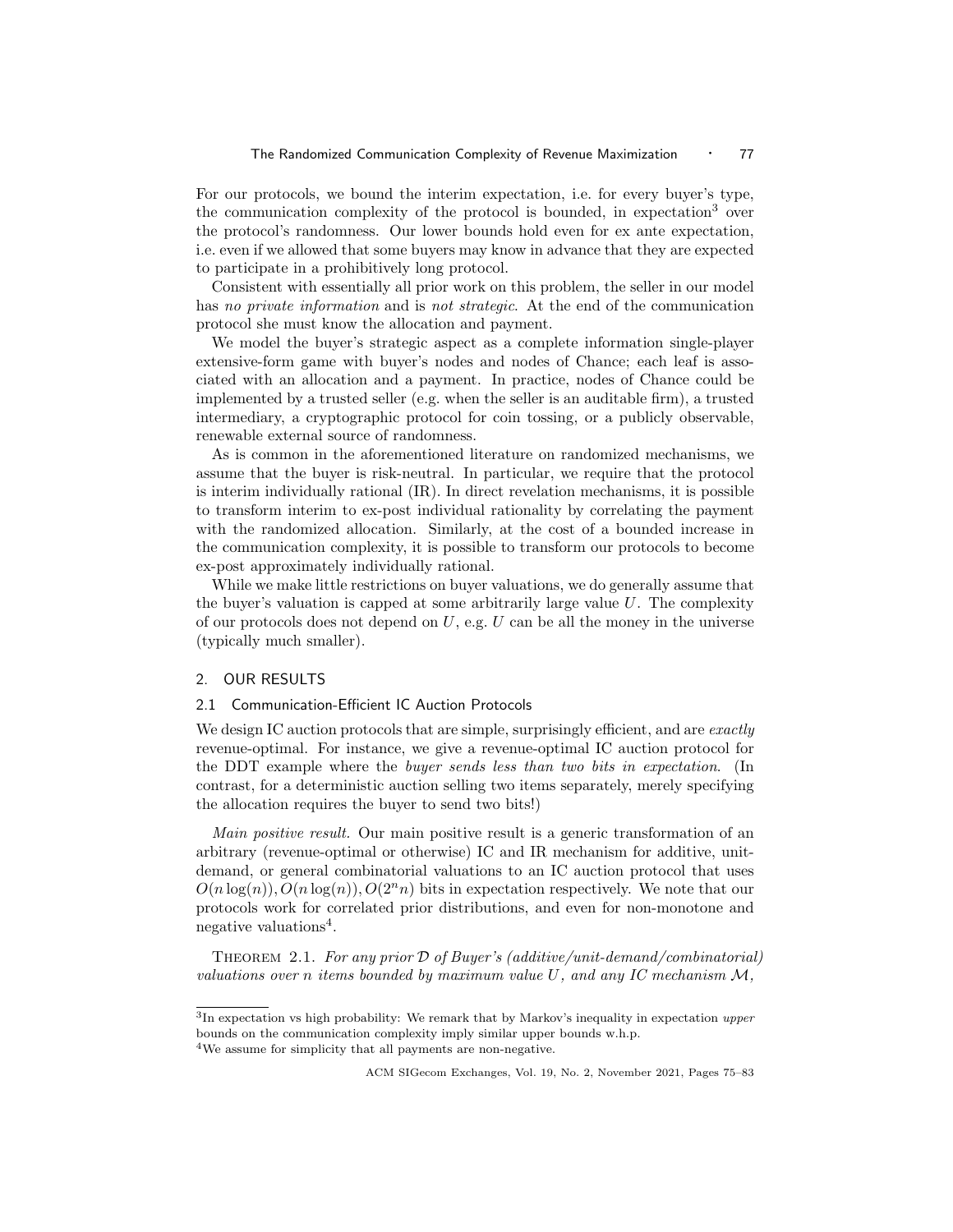there is an IC auction protocol with the same expected payment and allocation, using  $\left(\frac{O(n \log n)}{O(n \log n)}\right)$  bits of communication in expectation.

Trading off revenue for even better communication efficiency. We obtain an exponentially more efficient protocol for the special case of unit-demand with independent items<sup>5</sup>. Specifically, at the cost of an  $\varepsilon$ -fraction loss in revenue, we obtain an IC auction protocol that uses only  $\text{polylog}(n)$  communication.

THEOREM 2.2. Let  $D$  be a distribution of independent unit-demand valuations over n items bounded by maximum value U. Then, for any constant  $\varepsilon > 0$ , there is a (1 −  $\varepsilon$ )-approximately revenue-optimal IC auction protocol using polylog(n) bits of communication in expectation.

Exhibiting the richness of our IC auction protocol model, this protocol is substantially different from the generic transformation in our main result, and builds on the recent symmetric menu-size complexity of [Kothari et al. 2019].

Remark 2.3. For simplicity of presentation we focus on the expected communication complexity. Here we briefly remark that our protocols also have desirable properties in terms of round- and random-coin-complexities. For round complexity, our protocols use  $O(\log(n))$  rounds in expectation  $(O(n))$  for general combinatorial valuations). Using trivial batching, one can further compress the number of rounds: at the cost of a constant factor increase in the communication complexity, our protocols can be compressed to  $1 + \varepsilon$  rounds in expectation. In terms of random coins, our protocols can be implemented with  $O(\log(n))$  coins in expectation  $(O(n))$  for general combinatorial valuations).

## 2.2 Communication Complexity Lower Bounds

We show that beyond the (important) special case covered by Theorem 2.2, the communication complexity of our protocols is almost the best possible, in the following strong sense:

Theorem 2.4. For revenue maximization with n items, any incentive compatible auction protocol that achieves any constant factor approximation of the optimal revenue must use at least<sup>6</sup>:

 $-\Omega(n)$  communication for unit-demand valuations<sup>7</sup>;

 $-2^{\Omega(n^{1/3})}$  communication for gross substitutes valuations;

 $-2^{\Omega(n)}$  for XOS valuations.

Furthermore, any incentive compatible auction protocol that obtains more than  $(80\%/91\%)$  of the optimal revenue must use at least:

<sup>&</sup>lt;sup>5</sup>A valuation  $v: \{0,1\}^n \to \mathbb{R}_{\geq 0}$  is unit-demand if for all  $S \subseteq [n]$ ,  $v(S) = \max_{i \in S} v(\{i\})$ . We say a prior distribution of unit-demand valuations has independent items if for each  $i \in [n], v(\{i\})$  is sampled independently from an arbitrary distribution supported on  $\mathbb{R}_{>0}$ .

 $6T<sub>0</sub>$  be more precise, in general, an auction protocol takes a prior distribution as input and then specifies how the buyer and the seller communicate with each other given their valuations, and our theorem states that for each specified valuation class, there exists a prior distribution such that any constant-approximate auction protocol requires certain amount of randomized communication. <sup>7</sup>additive, unit-demand ⊂ gross-substitutes ⊂ submodular ⊂ XOS ⊂ subadditive..

ACM SIGecom Exchanges, Vol. 19, No. 2, November 2021, Pages 75–83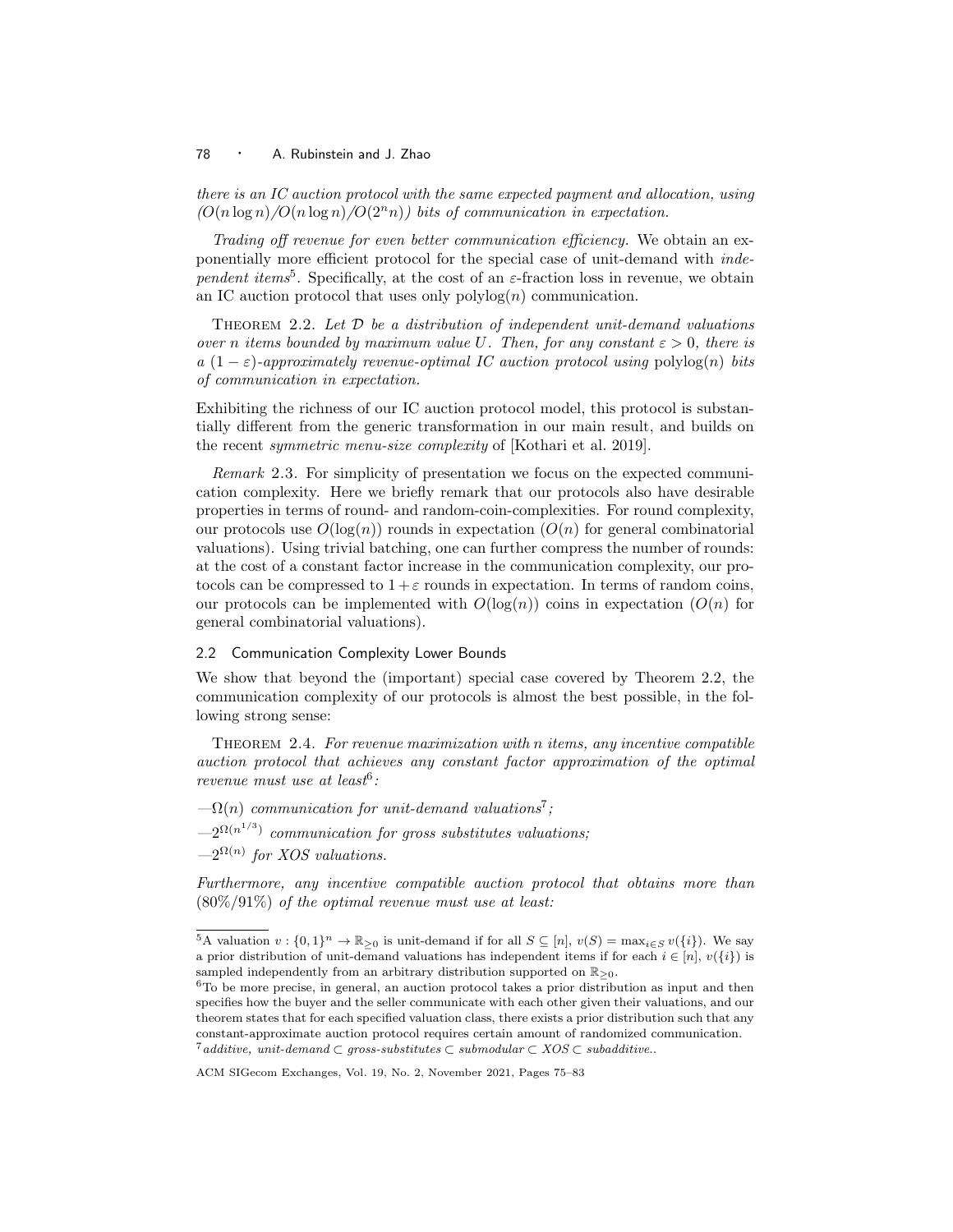$-2^{\Omega(n)}$  communication for (XOS/submodular) valuations over independent items.

To place the result for independent items in the greater context of Algorithmic Mechanism Design, contrast it with simple-but-approximately-optimal mechanism independent subadditive valuations: [Rubinstein and Weinberg 2018] showed that a constant fraction of revenue can be guaranteed by simple mechanisms; this constant has been improved in followup works [Cai et al. 2016; Chawla and Miller 2016; Cai and Zhao 2017], but no non-trivial upper bound on the best approximation factor were known. Assuming that efficient randomized communication is a *necessary* desideratum for "simple mechanism", our result for independent items implies that the optimal approximation factor is bounded away from  $1$  – even for the special case of submodular valuations.

Note also that our upper and lower bounds for correlated valuations are nearly tight in the following ways:

- —For unit-demand and combinatorial valuations, our upper and lower bounds nearly match (up to logarithmic factors), even though the lower bounds hold for arbitrary (constant) approximation factor vs exactly revenue-optimal in upper bounds. Furthermore the combinatorial upper bound holds for arbitrary combinatorial valuations, which are much more general than XOS valuations used in the lower bound.
- —The correlation in our unit-demand lower bound is necessary by Theorem 2.2.

We remark that for one interesting case an exponential gap remains:

OPEN QUESTION 2.5. What is the randomized communication complexity of exactly revenue optimal IC auction protocols for unit demand valuations over independent items?

Our lower bound for unit-demand requires correlated items (and this is an inherent limitation of our technique). On the other hand, our protocol for unit-demand with independent items (Theorem 2.2) does not guarantee exact revenue optimality.

### 2.3 Separating the Complexity of Implementing and Incentivizing

Our results also have implications for a question of Fadel and Segal [Fadel and Segal 2009]. They study, for any fixed social choice rule, the communication cost of selfishness, i.e. the difference in communication complexity between (i) implementing it, and (ii) implementing it in a Bayesian incentive compatible protocol. They give examples where the communication cost of selfishness is exponential, but those examples are very brittle in the sense that they rely on agents' utilities to have unbounded (or at least exponential) precision. They ask whether the communication cost of selfishness on any (possibly contrived) social choice rule can be reduced substantially if agents' utilities have a bounded precision [Fadel and Segal 2009, Open Question 3]. The source of hardness of our lower bounds is inherently different from the instances in [Fadel and Segal 2009]: we harness the combinatorial structure of the valuations rather than exploiting the long representation of high-precision numbers.

In more detail, in our constructions the buyer's utility only requires constant

ACM SIGecom Exchanges, Vol. 19, No. 2, November 2021, Pages 75–83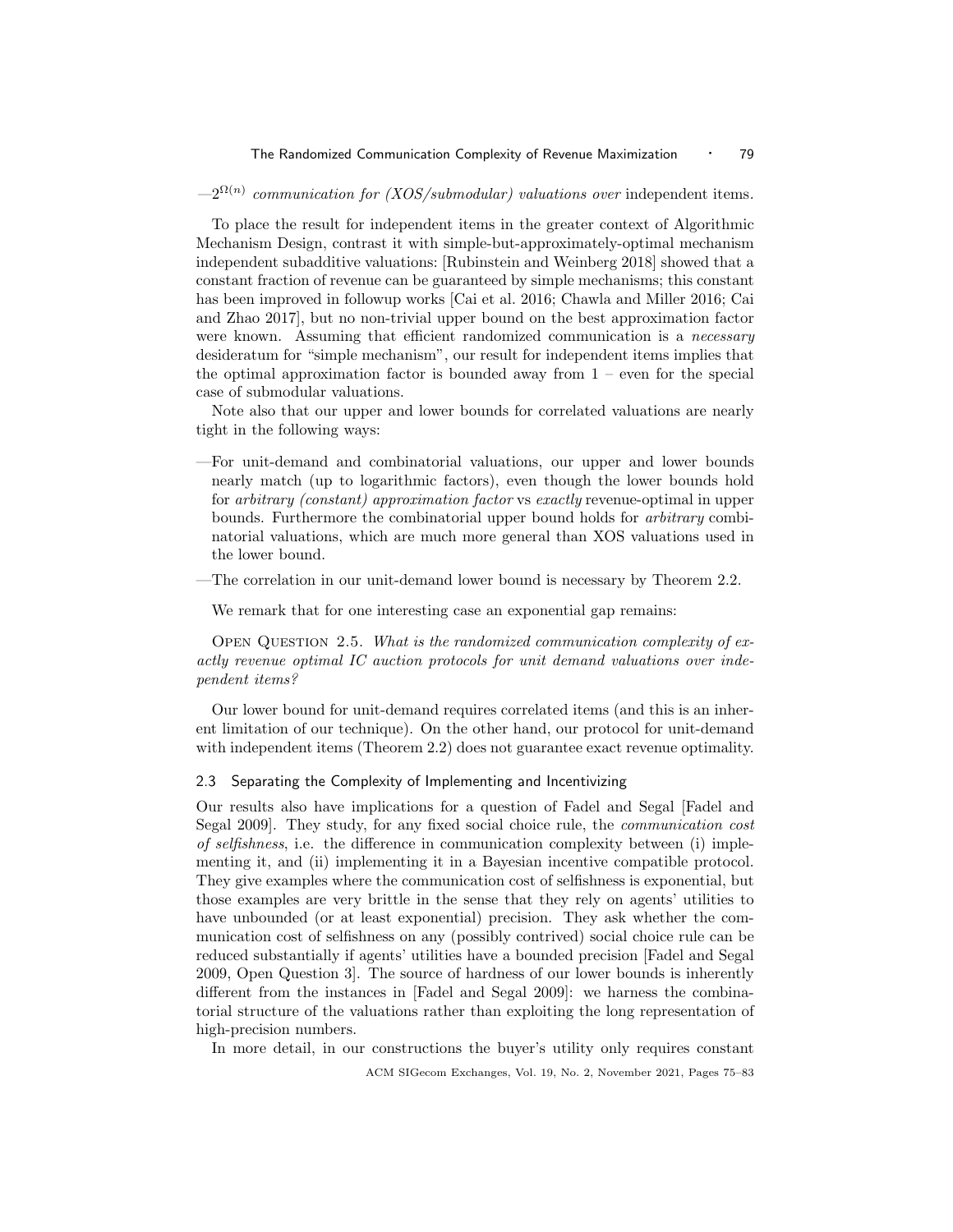precision<sup>8</sup> for any outcome (and the seller is not strategic, i.e. she has constant utility zero). Furthermore, for our hard instances of unit-demand valuations, we show that the exactly revenue-optimal IC mechanism can be implemented by a randomized (non-IC) protocol using  $O(log(n))$  communication even in the worst case, hence resolving [Fadel and Segal 2009]'s open question on the negative<sup>9</sup>. We remark that by [Fadel and Segal 2009, Corollary 3], this exponential separation is tight.

Corollary 2.6. There exists a randomized protocol for a revenue maximization instance, in which the buyer's valuation has constant precision, such that there is an exponential separation between the communication complexity of its approximately Bayesian IC implementation and that of its non-IC implementation.

Remark 2.7 Separations for deterministic vs randomized protocols.

Formally, [Fadel and Segal 2009] phrase their open question for deterministic protocols. To view Corollary 2.6 in this context, note that in our model the seller is not strategic; hence one can consider an equivalent deterministic social choice rule in a slightly different setting where the random seed (only  $O(\log(n))$  bits are necessary) to the revenue-optimal auction is replaced by a seller's type. The requirements from the protocol in this setting is only stricter, so the communication lower bound on IC auction protocols trivially extends. On the other hand, for the non-IC auction protocol the seller can just send the buyer her type (aka the random seed).

Interestingly, this separation between the communication complexity of implementing and incentivizing optimal auctions holds in a more general sense (albeit for expected communication in randomized protocols): In appendix of [Rubinstein and Zhao 2021, we show a *non-IC* auction protocol that for *any* buyer with unitdemand (resp. combinatorial) valuations, the exactly optimal IC mechanism can be implemented by a randomized (non-IC) protocol using  $O(log(n))$  (resp.  $O(n)$ ) communication.

#### 3. TECHNICAL HIGHLIGHTS

In this section, we give an overview of some highlights of our techniques for establishing our efficient protocols and nearly tight lower bounds.

#### 3.1 Infinitely More Efficient Auction Protocols

Abstracting away the game theory and other detail, we explain the simple idea which is at the core of our main positive result (Theorems 2.1 and 2.2). Simplifying further, consider a randomized auction of just a single item: our goal is to compress the infinite deterministic communication complexity of a protocol where the buyer tells the seller exactly with what probability he expects to receive the item. Denote this probability of allocation by  $p$ . Given  $p$ , one way to allocate with probability  $p$ 

<sup>8</sup>We require constant precision marginal contribution per item. For unit-demand, this translates to constant precision for any outcome. For gross substitutes, etc. this translates to  $O(\log(n))$  bits to represent outcome utilities, which is still negligible.

<sup>&</sup>lt;sup>9</sup>Note that it was an open question to obtain such a separation for *any* social choice rule, let alone a natural and important one like revenue-maximizing auctions.

ACM SIGecom Exchanges, Vol. 19, No. 2, November 2021, Pages 75–83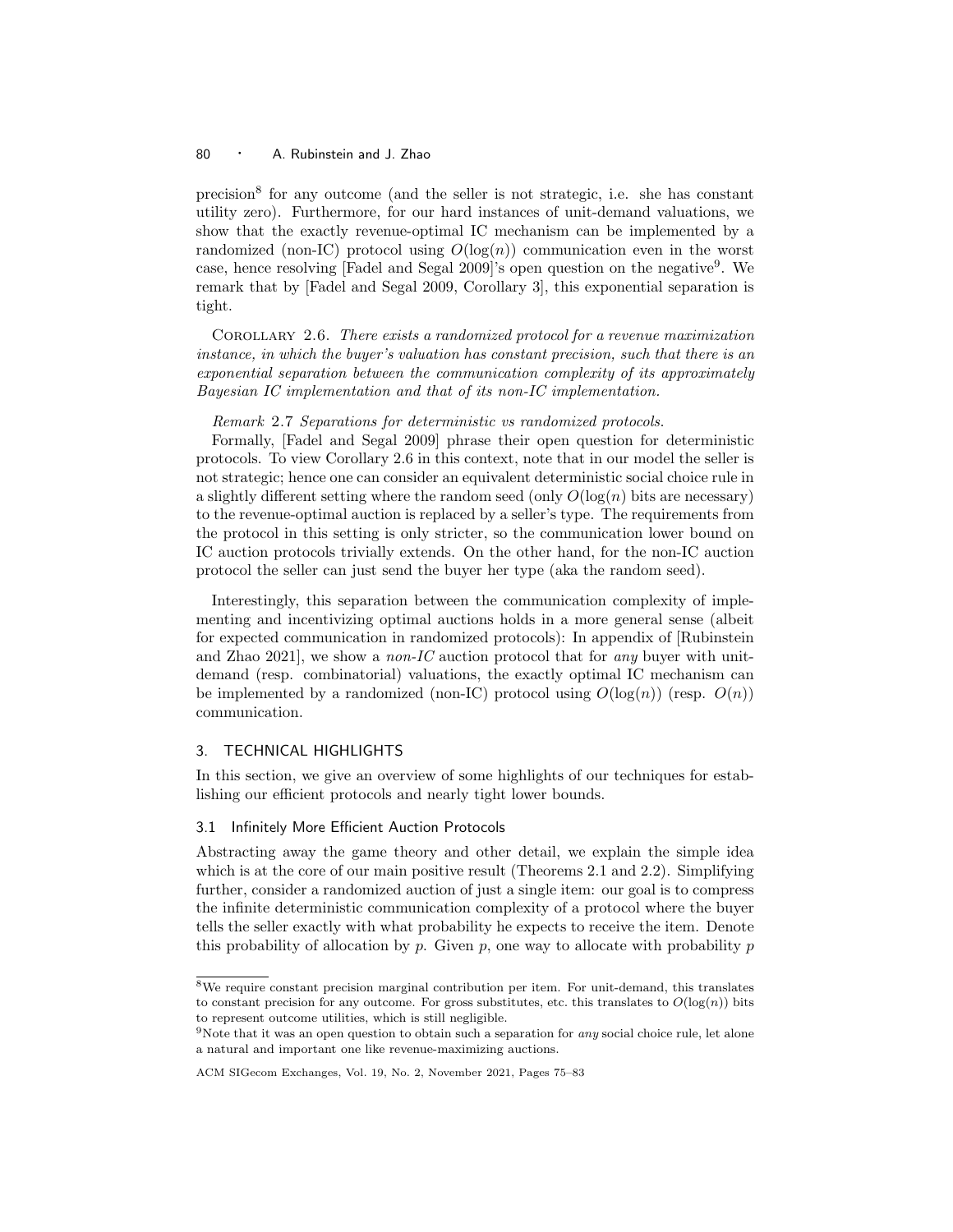using unbiased coin tosses<sup>10</sup> is to generate a uniformly random number  $\tau \in [0, 1]$ (whose binary representation is a uniformly random stream of bits after the decimal point), and to allocate the item iff  $p > \tau$ .

The key insight: for any fixed p, we don't actually need to know  $\tau$  to infinite precision - we only need to know the prefix of  $\tau$ 's binary representation until the first bit on which it differs from p. Similarly, for a fixed  $\tau$ , we only need to know p to the same precision. So here is our core protocol: draw<sup>11</sup>  $\tau \in [0,1]$  uniformly at random, and ask the buyer to stream the binary representation of  $p$  - only with enough precision to determine whether  $p > \tau$ . Each time the buyer sends a bit from the binary representation of p it differs from the corresponding bit of  $\tau$  with probability  $1/2$ ; i.e. the protocol terminates with probability  $1/2$  after each round. Hence we reduced the infinite deterministic protocol to one where the buyer only sends 2 bits in expectation.

What happens when we bring back incentives? It's not too hard to show that the protocol remains incentive-compatible as long as the buyer doesn't learn anything about  $\tau$  until the end of the protocol. This is actually too good to be true, since the protocol length must depend on  $\tau$  (otherwise it would be deterministic - and hence infinite), and the buyer must know whether the protocol is continuing in order to participate. Fortunately we can argue that if the only thing the buyer learns about  $\tau$  is that the protocol is continuing, this information cannot help him cheat. Intuitively, he has already committed to the prefix of the protocol, and the extension of his strategy for the rest of the protocol is optimal conditioned on actually being asked to use it.

#### 3.2 A Characterization of Randomized IC Auction Protocols

It is natural to try to prove communication lower bounds of IC auction protocols via a modular approach of: (i) use Game Theory to define a restricted communication problem that we have to solve in order to obtain near-optimal revenue; and then (ii) use standard techniques from Communication Complexity (e.g. a reduction from Set Disjointness). This approach has worked successfully in other applications of communication complexity to game theory (e.g. [Papadimitriou et al. 2008; Dobzinski 2016; Immorlica et al. 2018; Göös and Rubinstein 2018]). However, our non-IC auction protocol in appendix of [Rubinstein and Zhao 2021] formally precludes such a modular approach because there is an efficient communication protocol that exactly solves the game theoretic problem we are after. (In other words, the modular approach cannot separate the communication complexity of incentivizing and implementing a social choice rule.) Instead we need to simultaneously consider the complexity and incentives constraints, in particular we need to consider the joint evolution of the buyer's prior and incentives in an arbitrary randomized protocol.

Our main novel insight is the following simple characterization of incentive compatible communication protocols: In a general communication protocol, each buyer's node can partition the buyer's types in an arbitrary way. But for IC protocols, the buyer's next bit is fully determined by his respective value for the expected alloca-

 $10$ For historical context, we remark that the setup up to this point is similar to the 1-bit public-coin protocol for single-item auctions in [Babaioff et al. 2017].

 $^{11}\tau$  can be drawn on the fly so the expected number of random bits is also bounded.

ACM SIGecom Exchanges, Vol. 19, No. 2, November 2021, Pages 75–83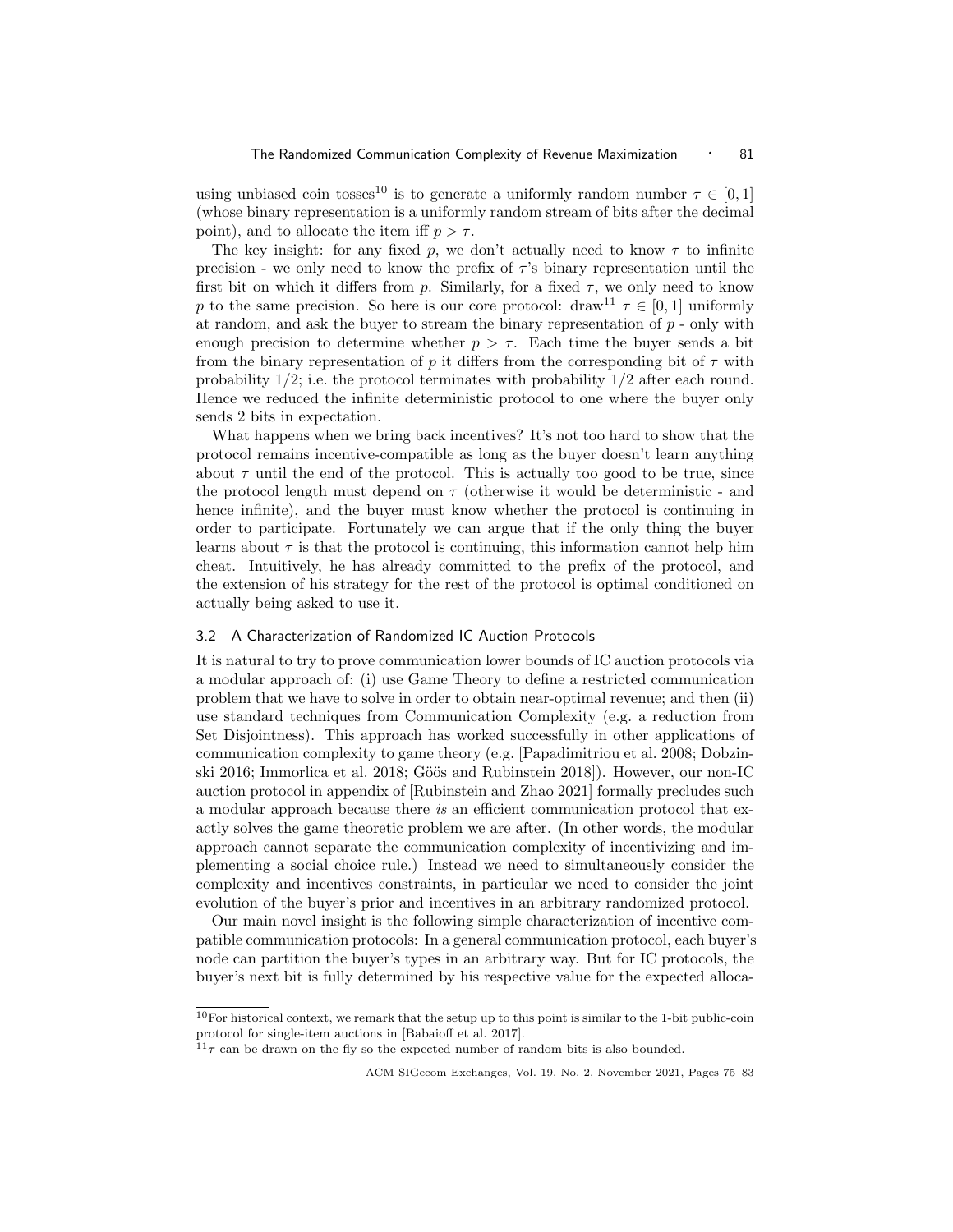tions conditioned on sending "0" or "1"; this means that it can only partition the buyer's types into halfspaces in valuation space. In contrast, an non-IC protocol can make an arbitrary partition of the valuation space into two disjoint sets. Thus IC mechanisms are much less expressive.

The second part of the proof combines tools from Auction Theory and Error Correction Codes to construct, for each class of valuations, a family of priors whose (approximately) optimal mechanisms are all different. Finally, a simple counting argument shows that the total number of short IC protocols that satisfy our characterization is too small to cover all the different mechanisms.

### **REFERENCES**

- Babaioff, M., Gonczarowski, Y. A., and Nisan, N. 2017. The menu-size complexity of revenue approximation. In Proceedings of the 49th Annual ACM SIGACT Symposium on Theory of Computing, STOC 2017, Montreal, QC, Canada, June 19-23, 2017. 869–877.
- Briest, P., Chawla, S., Kleinberg, R., and Weinberg, S. M. 2010. Pricing randomized allocations. In Proceedings of the Twenty-First Annual ACM-SIAM Symposium on Discrete Algorithms, SODA 2010, Austin, Texas, USA, January 17-19, 2010. 585–597.
- CAI, Y., DEVANUR, N., AND WEINBERG, S. M. 2016. A duality based unified approach to bayesian mechanism design. In Proceedings of the 48th ACM Conference on Theory of Computation(STOC).
- CAI, Y. AND ZHAO, M. 2017. Simple mechanisms for subadditive buyers via duality. In Proceedings of the 49th Annual ACM SIGACT Symposium on Theory of Computing, STOC 2017, Montreal, QC, Canada, June 19-23, 2017. 170–183.
- Chawla, S. and Miller, J. B. 2016. Mechanism design for subadditive agents via an ex ante relaxation. In Proceedings of the 2016 ACM Conference on Economics and Computation, EC '16, Maastricht, The Netherlands, July 24-28, 2016. 579–596.
- Chen, X., Diakonikolas, I., Orfanou, A., Paparas, D., Sun, X., and Yannakakis, M. 2015. On the complexity of optimal lottery pricing and randomized mechanisms. In IEEE 56th Annual Symposium on Foundations of Computer Science, FOCS 2015, Berkeley, CA, USA, 17-20 October, 2015. 1464–1479.
- Chen, X., Diakonikolas, I., Paparas, D., Sun, X., and Yannakakis, M. 2014. The complexity of optimal multidimensional pricing. In Proceedings of the Twenty-Fifth Annual ACM-SIAM Symposium on Discrete Algorithms, SODA 2014, Portland, Oregon, USA, January 5-7, 2014. 1319–1328.
- Daskalakis, C., Deckelbaum, A., and Tzamos, C. 2014. The Complexity of Optimal Mechanism Design. In the 25th ACM-SIAM Symposium on Discrete Algorithms (SODA).
- Daskalakis, C., Deckelbaum, A., and Tzamos, C. 2017. Strong duality for a multiple-good monopolist. Econometrica 85, 3, 735–767.
- Dobzinski, S. 2016. Computational efficiency requires simple taxation. In FOCS.
- FADEL, R. AND SEGAL, I. 2009. The communication cost of selfishness. J. Econ. Theory 144, 5, 1895–1920.
- GÖÖS, M. AND RUBINSTEIN, A. 2018. Near-optimal communication lower bounds for approximate nash equilibria. In 59th IEEE Annual Symposium on Foundations of Computer Science, FOCS 2018, Paris, France, October 7-9, 2018. 397–403.
- Hart, S. and Nisan, N. 2019. Selling multiple correlated goods: Revenue maximization and menu-size complexity. J. Economic Theory 183, 991–1029.
- Hart, S. and Reny, P. J. 2015. Maximizing Revenue with Multiple Goods: Nonmonotonicity and Other Observations. Theoretical Economics 10, 3, 893–922.
- Immorlica, N., Lucier, B., Mao, J., Syrgkanis, V., and Tzamos, C. 2018. Combinatorial assortment optimization. In Web and Internet Economics - 14th International Conference, WINE 2018, Oxford, UK, December 15-17, 2018, Proceedings, G. Christodoulou and T. Harks, Eds. Lecture Notes in Computer Science, vol. 11316. Springer, 218–231.

ACM SIGecom Exchanges, Vol. 19, No. 2, November 2021, Pages 75–83